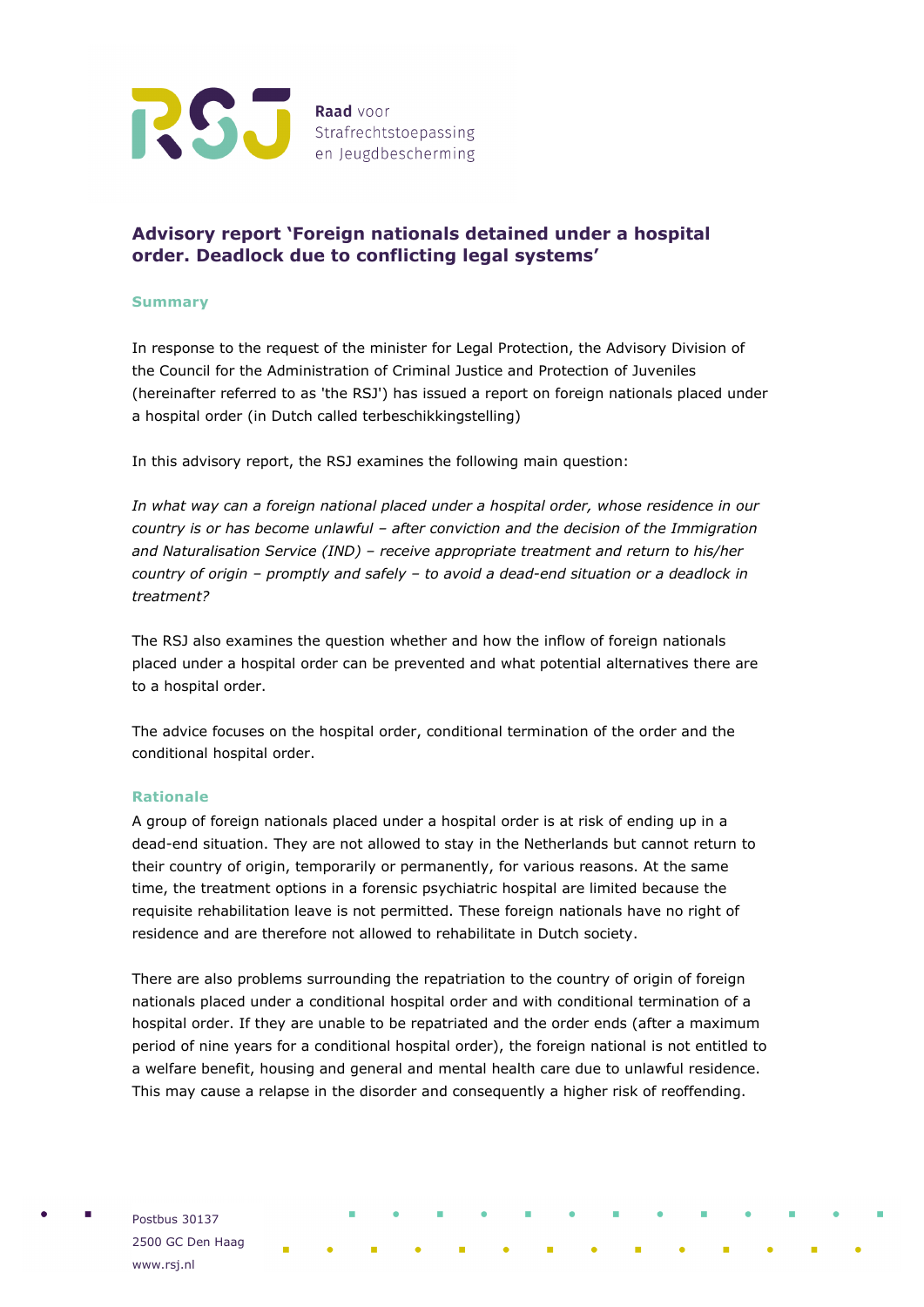#### **Summary and conclusion**

The hospital order system is characterised by three elements that should be in balance: the protection of society, forensic treatment and legal protection of the convicted person. This also applies to foreign nationals detained under a hospital order. In the past three decades, greater emphasis has been placed on the protection of society (sharper focus on the consequences of sentences and non-punitive orders under immigration law) and less on legal protection. This has led to negative consequences for the position of foreign nationals detained under a hospital order and impeded forensic treatment (late start of treatment, no rehabilitation leave possible).

#### Hospital order

The basic principle is that a criminal sanction must be enforced. Under criminal law, it is often not possible to transfer the enforcement of the hospital order because this criminal measure does not exist in the legal system of the country of origin. Nor is it possible, for various reasons and in many cases, to repatriate foreign nationals, who have been detained under a hospital order, through termination of the hospital order by the minister of Justice and Security and removal of the foreign national. Cases have occurred in which countries of origin were unwilling or unable to cooperate with repatriation, or the foreign national refused to cooperate. Some countries do not have an appropriate facility for the treatment of a disorder. In those cases, safe repatriation and rehabilitation in the country of origin is not possible.

In the Netherlands, a hospital order imposed on foreign nationals (currently nearly 130 individuals) cannot be properly implemented. If the Immigration and Naturalisation Service (IND) terminates the right of residence, rehabilitation leave, which is an essential component of treatment under a hospital order, is no longer allowed.

If, at the same time, repatriation to the country of origin is not possible, a deadlock in treatment threatens to arise and the foreign national may be faced with a dead-end situation. This is undesirable and can also lead to inhumane situations. This applies in particular to cases in which foreign nationals wish to cooperate with their forensic psychiatric treatment and with their return.

The RSJ is of the opinion that foreign nationals without the right of residence who have been detained under a hospital order should in principle also be able to make use of rehabilitation leave, subject to the conditions that they cooperate with treatment and return. This entails not only widening supervised leave in preparation of return, but also further leave options. According to the RSJ, this is the only way to break the deadlock between criminal law and immigration law. Granting leave facilitates the enforcement of a criminal judgment and promotes the repatriation and outflow of those placed under a hospital order. Experience has shown that sometimes it is easier to repatriate individuals detained under a hospital order if they have received adequate treatment and have demonstrably improved.

Foreign nationals with a combined sentence (a prison sentence and a hospital order) may only begin the treatment programme if they have served their full prison sentence. A statutory provision (Fokkens) to begin treatment under a hospital order earlier in the case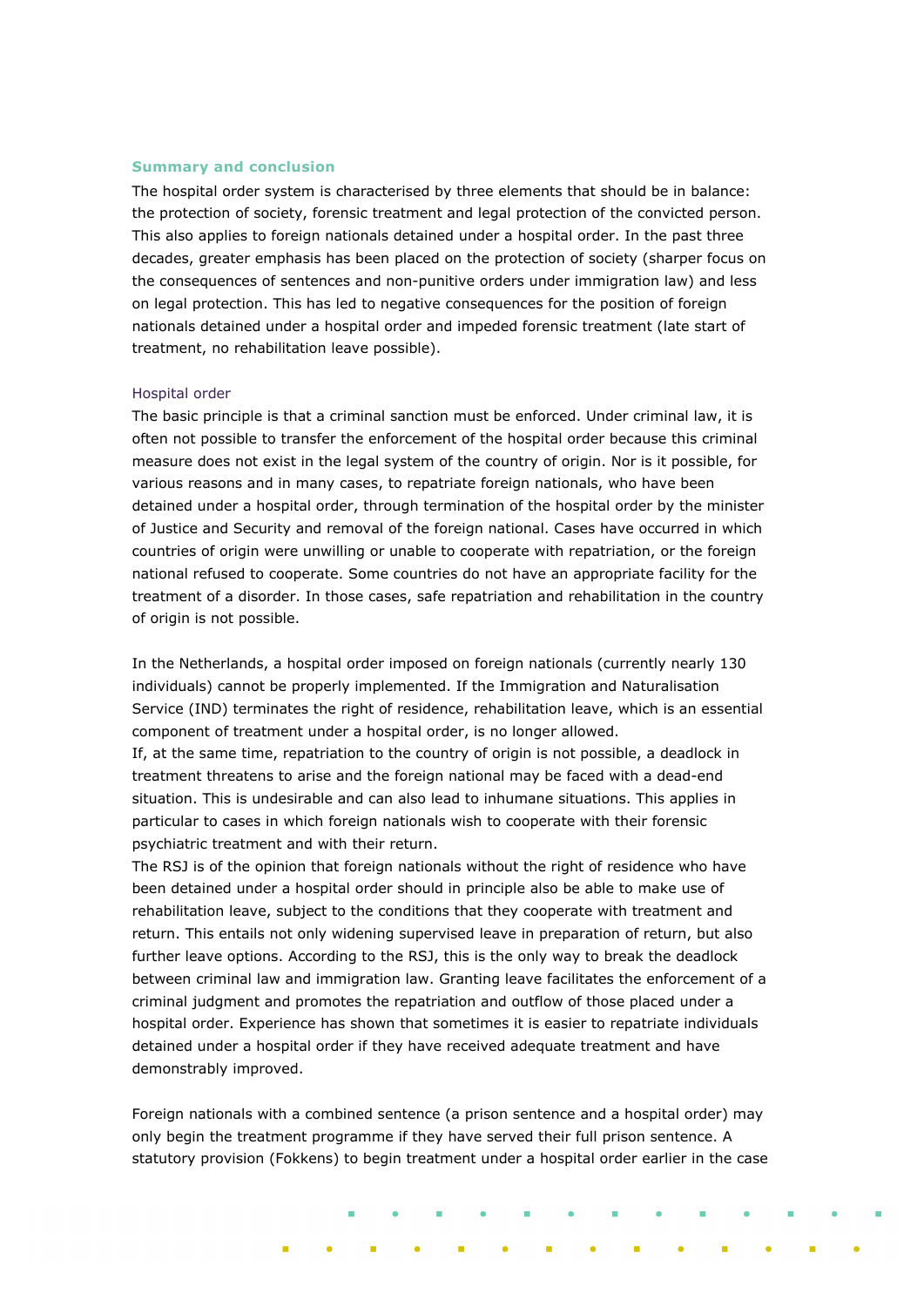of a combined sentence was abolished in 2010. Beginning the treatment promptly is conducive to its effectiveness and can contribute to prompt and safe rehabilitation and repatriation.

The Netherlands Public Prosecution Service's policy of adopting a cautious approach in demanding hospital orders for foreign nationals can contribute to limiting the inflow of foreign nationals detained under a hospital order and preventing undesirable situations. However, at the court hearing, the Public Prosecutor does not always have information from the IND on the consequences of a hospital order for the right of residence and from the International Transfer of Criminal Sentences department (a division of the Custodial Institutions Agency (DJI)) on repatriation options

The hospital order is demanded and imposed if this is necessary in the interests of protecting society. The law currently provides no adequate alternative for the hospital order. In a limited number of (lighter) cases (diminished responsibility) a form of forensic care, new or otherwise, in the penal institution may also suffice.

#### Conditional hospital order and conditional termination of a hospital order

The group with a conditional hospital order or conditional termination of a hospital order comprises a separate category of foreign nationals. This concerns around 30 foreign nationals who currently have legal residence but under immigration law may potentially not be allowed to stay in the Netherlands. There have never been any cases in which the implementation of these hospital orders has been successfully transferred to the foreign national's country of origin. The law does not provide any possibility to enable the minister and the court to terminate these forms of hospital orders for the purpose of repatriation to the country of origin. Therefore, no efforts are actively being undertaken to repatriate this group of foreign nationals. A statutory provision for termination of the hospital order by the minister, subject to the condition that an appropriate facility has been arranged in the country of origin, can contribute to safe rehabilitation and return. Under the Benefit Entitlement (Residence Status) Act (Koppelingswet), foreign nationals without a right of residence no longer have access to regular health care after the hospital order has ended. This poses risks to both the foreign national and to society.

#### Growing number of foreign nationals under a hospital order; measures are required

The number of foreign nationals detained under a hospital order is relatively small (around 160 individuals in mid-2020, 130 of whom with treatment in forensic psychiatric hospitals. However, deadlocks and dead-end situations have a significant impact on and negative consequences for treatment and repatriation, and in individual cases may lead to the violation of human rights. The number of foreign nationals detained under a hospital order has risen in recent years, whereas only a limited number can return to their country of origin. Measures are required to be able to implement an imposed hospital order, to prevent dead-end situations and to promote prompt and safe rehabilitation and repatriation.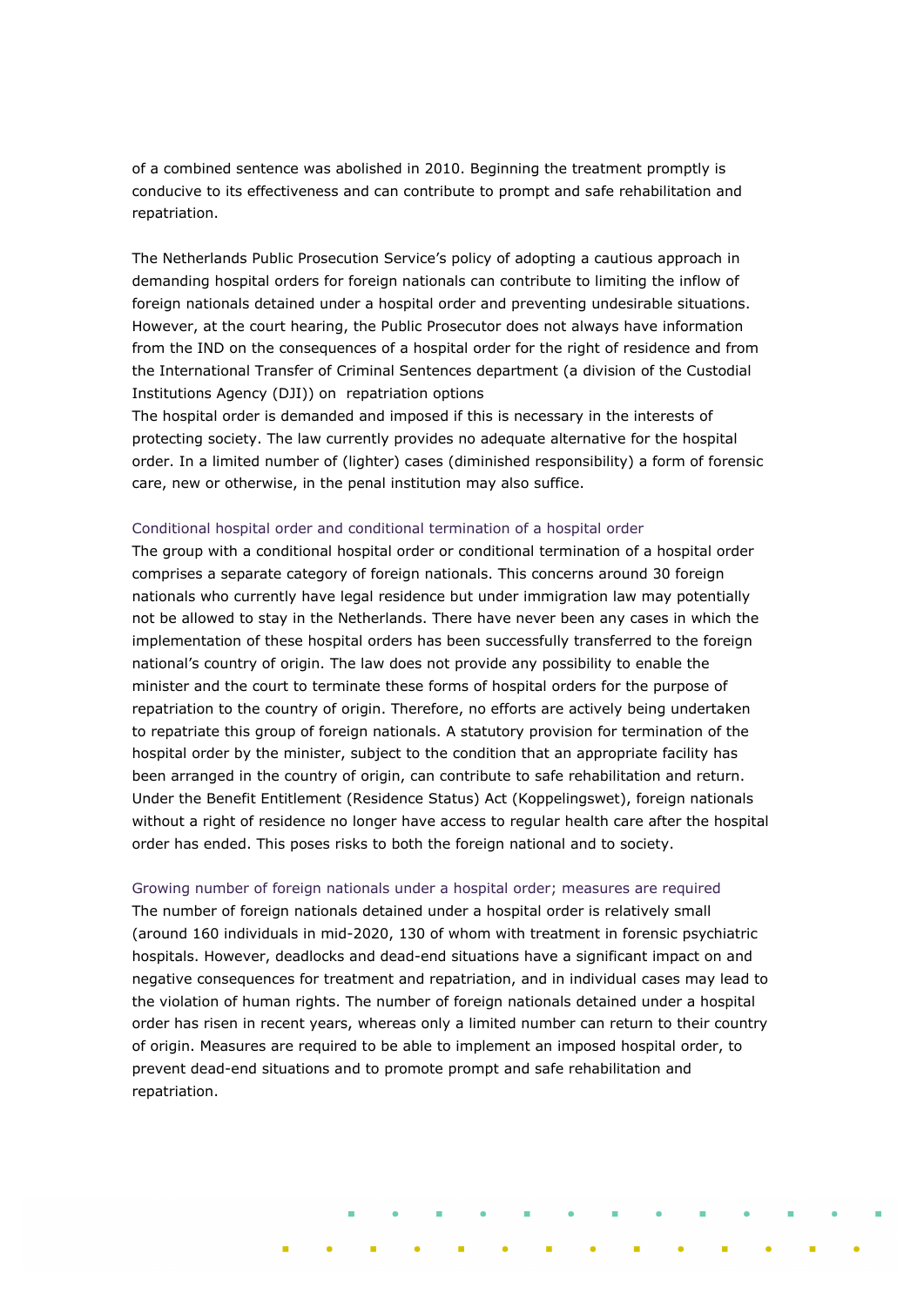### **Recommendations**

The legal systems of criminal law and immigration law converge when it comes to issues relating to the treatment and return of foreign nationals who have no right of residence and have been detained under a hospital order. The objectives of these legal systems differ and conflict with each other in terms of execution. This may result in a deadlock. Furthermore, transfer of the order is usually not possible because legal systems differ and the Dutch hospital order does not exist in the criminal law of the country of origin. International conventions or the lack of a convention can influence achievement of the objectives of immigration law and criminal law. If repatriation is not possible, this may in individual cases lead to a deadlock in treatment under a hospital order. Given that it is a small group, the RSJ is not proposing any major changes in the law. The recommendations will not solve the problems regarding the inflow, treatment and outflow of foreign nationals without the right of residence detained under a hospital order, but can contribute to reducing the problems and preventing dead-end, inhumane situations.

Please find below the main recommendations of the RSJ:

- 1. Facilitate rehabilitation leave to prevent a dead-end situation. This is subject to the conditions that the foreign national cooperates with treatment (including accepting medication and abstaining from addictive drugs) and return. Consider granting the foreign national a temporary residence permit for the duration of treatment to facilitate the use of rehabilitation leave.
- 2. Allow the treatment of foreign nationals, with a combined sentence, detained under a hospital order to start earlier, after they have served one third of their prison sentence, to increase the effectiveness of the treatment and to accelerate safe rehabilitation and repatriation.
- 3. Ensure that Public Prosecutors can indicate what the IND's intention will be regarding the right of residence in the event that the suspect will be sentenced to a hospital order, whether with or without a prison sentence, so that this can be taken into account in the court decision.

Furthermore, the RSJ puts forward the following recommendations with regard to:

- *Reducing the inflow of individuals placed under a hospital order*:
	- Create the opportunity for convicted persons, whose right of residence has or will be terminated, to undergo extensive forensic psychiatric treatment when serving their prison sentence (rather than treatment under a hospital order after the detention phase).
	- Do not attach any consequences under immigration law to the hospital order if a punishment has not been imposed (absence of criminal responsibility by reason of mental disorder).